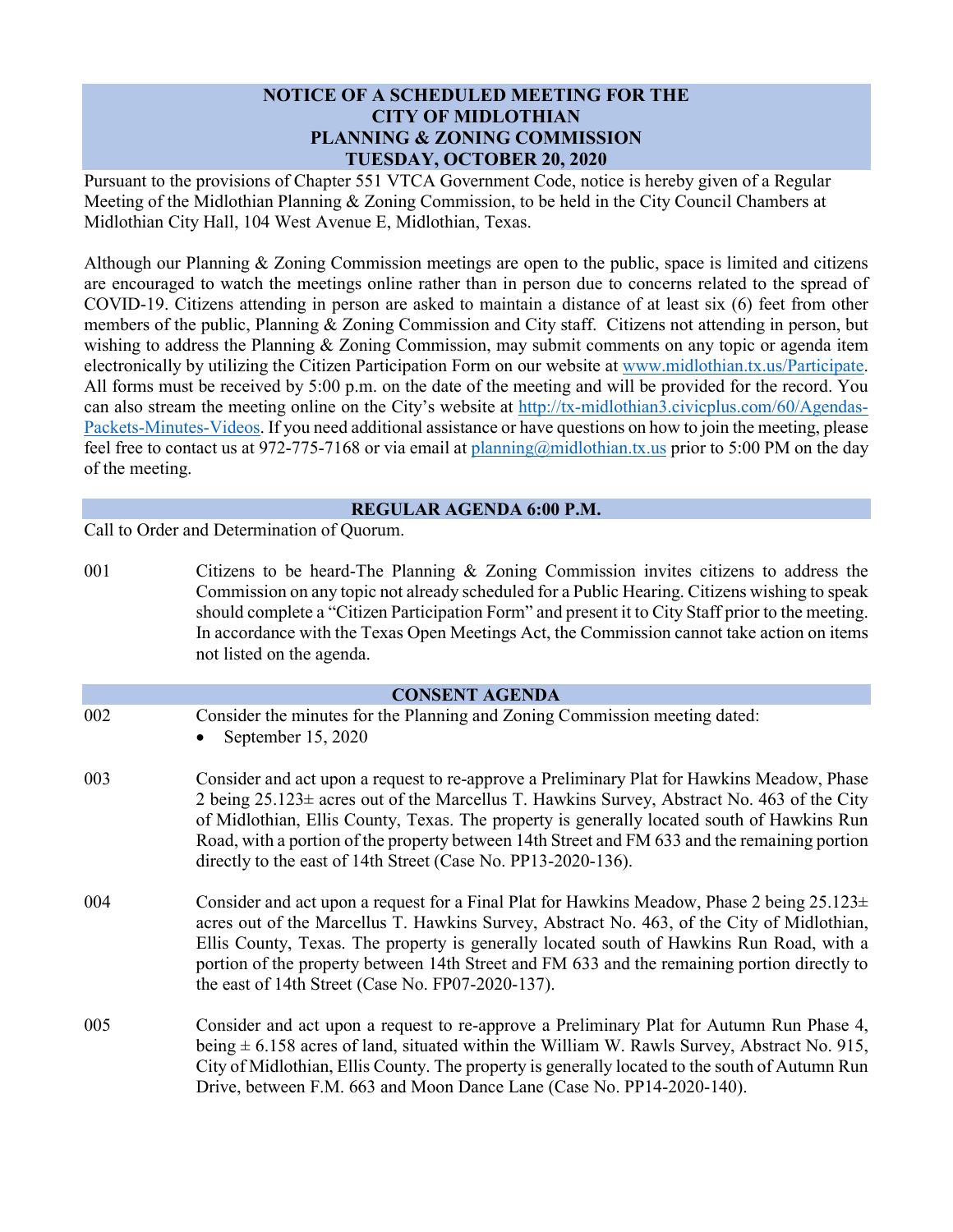- 006 Consider and act upon a request for a Final Plat for Autumn Run Phase 4, being  $6.158\pm$  acres of land, situated within the William W. Rawls Survey, Abstract No. 915, City of Midlothian, Ellis County, said property is generally located to the south of Autumn Run Drive, between F.M. 663 and Moon Dance Lane (Case No. FP08-2020-141).
- 007 Consider and act upon a request for a Final Plat of Mockingbird Springs, Phase Two, being 53.864± acres out of the E.C. Newton Survey, Abstract No. 791; J.T. Powers Survey, Abstract No. 877; and the James Coldiron Survey, Abstract No. 224, of the City of Midlothian, Ellis County, Texas. The property is generally located east and south of Mockingbird Lane and to the south of West Highland Road (Case No. FP09-2020-143).
- 008 Consider and act upon a request for a Final Plat of Lots 2 and 4, Block A of the MidTowne Mixed-Use development, being 1.17± acres out of the William Hawkins Survey, Abstract No. 465; the Benjamin F. Hawkins Survey, Abstract No. 464, in the City of Midlothian, Ellis County, Texas. The property is located south of George Hopper Road, between Alex Lane and South 14th Street (Case No. FP06-2020-134).
- 009 Consider and act upon a request to adopt the 2021 regular scheduled meeting dates for the Planning & Zoning Commission (Case No. M24-2020-153).
- 010 Consider and act upon a request for an extension of the expiration date for a Preliminary Plat of Stone Hollow Estates, being 71.026± acres out of the E.A. Braly Survey, Abstract No. 184; Moses Davis Survey, Abstract No. 278. The property is located east of McAlpin Road, between F.M. 875 and Mission Court/Timber Rock Lane (approximately 2891 McAlpin Road) (Case No. M20-2020-132).
- 011 Consider and act upon a request for an extension of the expiration date for a Preliminary Plat of MidTowne Phase 9, being  $\pm$  9.972 acres of land, situated within the B.F. Hawkins Survey, Abstract No. 464, and the W. Hawkins Survey, Abstract No. 465, City of Midlothian, Ellis County. The property is located south of George Hopper Road, between 14th Street and South 9th Street (Case No. M21-2020-133).

### **REGULAR AGENDA AND PUBLIC HEARINGS**

- 012 Conduct a public hearing and consider and act upon an ordinance amending the City of Midlothian Comprehensive Plan and Thoroughfare Map by removing a Thoroughfare as depicted in Exhibit "A" by removing a portion of a proposed 150-foot rural parkway on F.M. 875 from its intersection with Skinner Road on the west and the proposed 120-foot wide north/south major thoroughfare to the east (Case No. M15-2020-107).
- 013 Consider and act upon a request for a Preliminary Plat of Oak Creek Ranch, being  $\pm$  129.014 acres of land, situated within the J. Baker Survey, Abstract No. 40, ETJ of the City of Midlothian, Ellis County. The property is located on Skinner Road north of E FM 875 and south of Honeysuckle Road. (Case No. PP16-2020-146).
- 014 Consider and act upon a request for a Preliminary Plat for Wind Ridge Phase I, being ±65.097 acres out of the B.F. Cherry Survey, Abstract No. 1341, generally located to the south of Mockingbird Lane and ±4,000 feet east of Walnut Grove Road. (Case No. PP17-2020-147).
- 015 Consider and act upon a request for a Preliminary Plat for Midpark, being  $\pm 3.390$  acres out of the John Crane Survey, Abstract No. 246, generally located at the southwest corner of South 14th Street and Mt. Zion Road (Case No. PP18-2020-156).